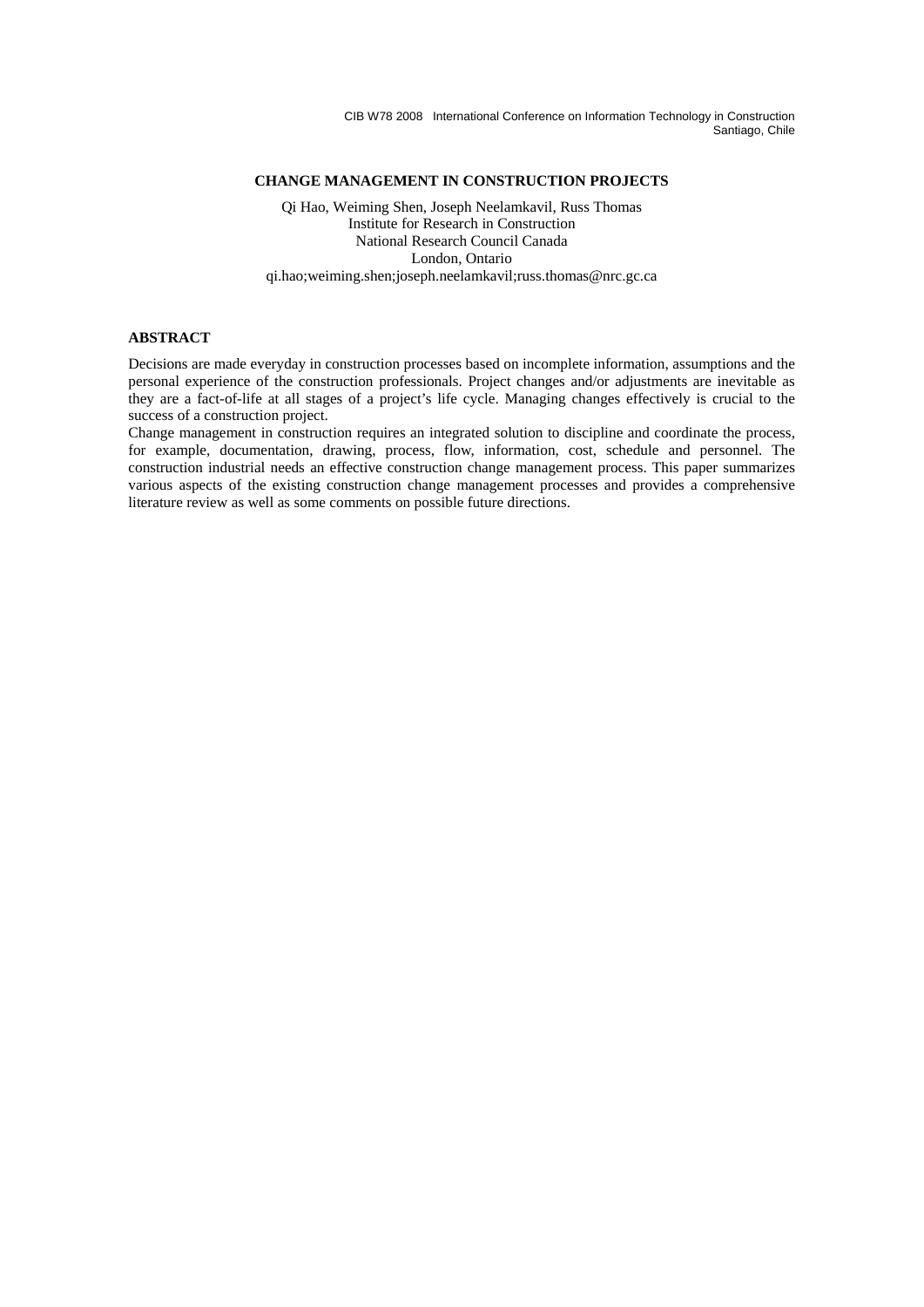## **1. INTRODUCTION**

In much of the world, construction is an extremely fragmented industry. For example, in Canada more than 95 percent of construction companies employ less than 10 employees. Except for a few large general contractors, the capacity of most companies in the constructor sector is fragmented, for example, structural design and specialty trades. A construction project can be classified as "one-of-a-kind" production in manufacturing terms, or simply "one-off" projects. Project management in the construction sector faces some critical issues that are very different from other industrial sectors: 1) the team involves multiple players at multiple locations; 2) the construction supply chains are short-term and project-based; 3) different styles of project management and costing systems are used with different product delivery systems, i.e. "design-bid-build", "construction manager" and "design-build" contracts; 4) unique needs to manage the involved legal contracts and other related documents (for example change orders); 5) the scope has extended to the life-cycle operation and maintenance management of the finished product, in addition to the architect-designconstruction process.

Project changes and/or adjustments are inevitable as they are a fact-of-life at all stages of design and construction. In an EPSRC (Engineering and Physical Sciences Research Council, U.K.) report (Sun et al., 2004), it states that "*More than a third of major clients are dissatisfied with contractors' performance in keeping to the quoted price and to time, resolving defects, and delivering a final product of the required quality.*" It may be inferred that the clients' dissatisfaction is likely caused by change orders running through the construction projects. The effort of managing change orders has imposed a huge burden on project management, and it is a nightmare that industry people wished they never have to face. Changes in construction also cause serious ethical problems and disputes. According to an ethical survey done in 2004 (available at: http://www.acce-hq/documents/ ethics\_survey.pdf), 84 percent of respondents expressed that they had encountered situations that they considered unethical in their business dealings, while 61 percent of respondents stated that the industry was "tainted" by unethical acts. Owners are blamed for bid shopping and for playing tricks in payments; contractors were accused of over billing, front-end loading and playing change-order games.

Change management is a pure application-oriented issue and requires engineering innovation to solve the problem. Based on our investigation of the construction change management area, and a pressing need from industry versus the scarcity of literature and software tools in the domain, poses a promising opportunity for research and development in construction. The following sections of this paper summarize the various aspects of construction change management and provides a comprehensive literature review as well as some insightful thoughts on this topic.

### **2. CHANGES IN CONSTRUCTION PROJECTS**

Changes in construction projects are very common and likely to occur from different sources, by various causes, at any stage of a project, and may have considerable negative impacts on items such as costs and schedule delays. A critical change may cause consecutive delays in project schedule, re-estimation of work statement, and extra demands of equipment, materials, labor, and overtime. Changes, if not resolved through a formalized change management process, can become the major source of contract disputes, which is a severe risk contributing to project failure.

Classifications of changes in general terms apply to changes in construction domain. Motawa et al. (2007) summarize that: "*Based on time, change could be anticipated or emergent, proactive or reactive, or pre-fixity or post-fixity. Based on need, change could be elective or required, discretionary or nondiscretionary, or preferential or regulatory. Based on effect, change could be beneficial, neutral or disruptive.*" However, since the construction industry is project-based, the best classification is to discuss changes in the context of typical stages/phases in a construction project. Table 1 summarizes stages, sources and impacts of construction changes.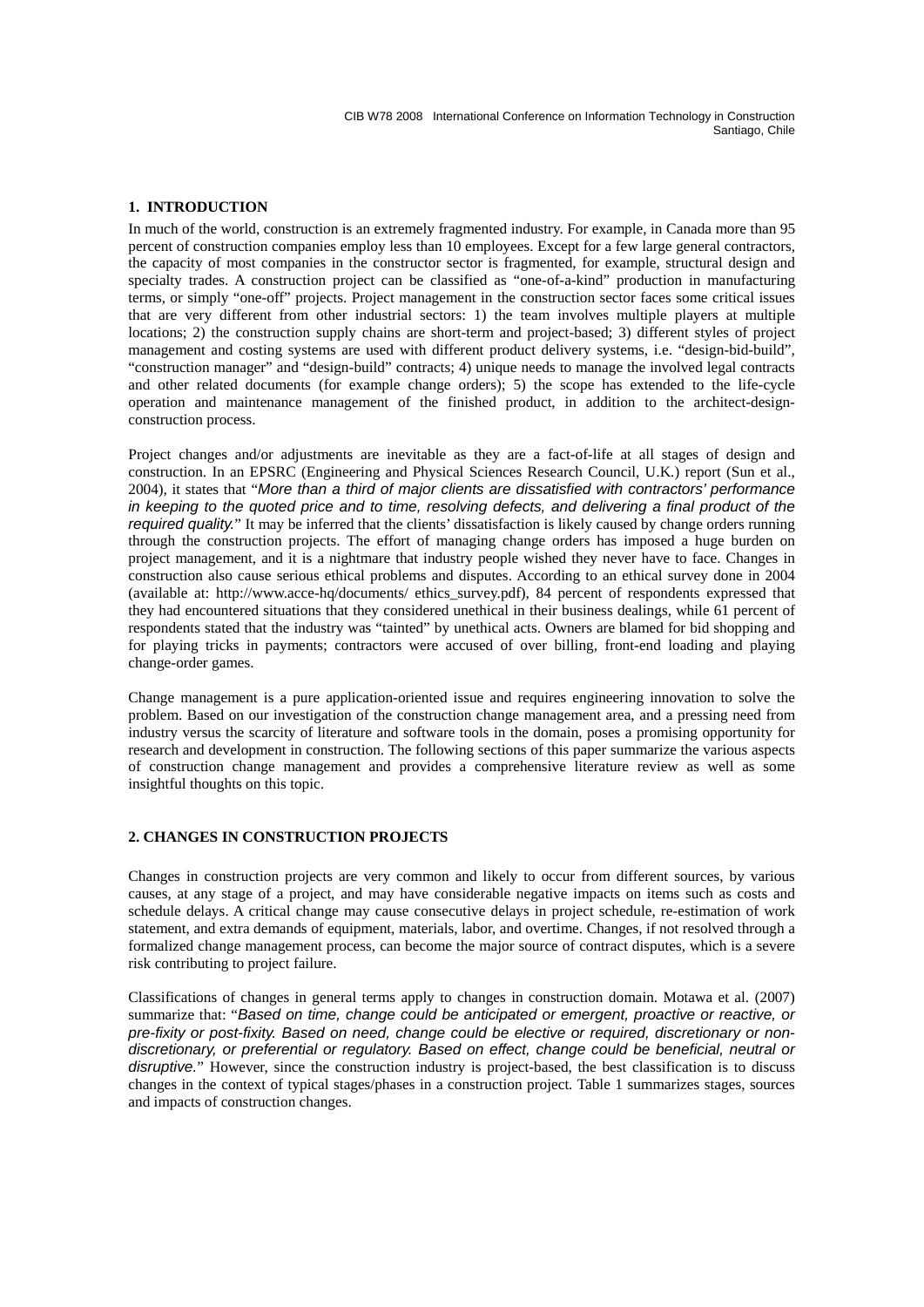| <b>Stage</b>  | Stakeholder        | Types of changes            | Impacts        | Actions             |
|---------------|--------------------|-----------------------------|----------------|---------------------|
| Specification | Owner/Client/User  | Changes to requirements     | in<br>Changes  | Carefully provide   |
|               | or architect       | including<br>specification, | design<br>and  | detailed            |
|               |                    | scope of projects, design   | construction   | specification       |
|               |                    | brief, etc.                 | processes      | documents before    |
|               |                    |                             |                | bidding.            |
| Design        | Design/engineering | Incomplete/inconsistent     | of<br>Rework   | Better control of   |
|               | Consultant         | drawings;<br>design         | design<br>and  | design<br>versions. |
|               |                    | error/defect;<br>design     | drawing;       | drawings;<br>site   |
|               |                    | change; omissions of site   | rework<br>in   | investigation;      |
|               |                    | conditions<br>and           | construction;  | consider            |
|               |                    | buildability; changes<br>in | change orders  | buildability<br>in  |
|               |                    | codes and regulations       |                | design              |
| Construction  | Contractor/sub-    | As-builts not confirm with  | Rework:        | Ouality<br>control; |
|               | contractors        | as-design; quality defect;  | change orders; | operational<br>site |
|               |                    | unanticipated<br>site       | changes<br>in  | control;            |
|               |                    | conditions;<br>value        | design         | coordinated         |
|               |                    | engineering; materials or   |                | documents<br>and    |
|               |                    | equipment not available;    |                | drawings;<br>daily  |
|               |                    | inclement weather           |                | logs                |

Table 1: Summary of construction changes

The primary causes of change orders are owner-initiated changes and designer's errors and omissions (Issac and Navon, 2008). The impact of changes to a construction project needs to be evaluated case by case in order to assist with the decision making process. Though some changes may bring in "benefits" to the stakeholders especially to the owner in the long run, most changes, if not managed properly, will result in "negative" impacts, most likely resulting in time and cost overruns. In general, upper-stream changes have larger impacts. Lu and Issa (2005) believe that most frequent and most costly changes are often related to design, such as design changes and design errors.

## **3. LITERATURE**

The industrial need of effective construction change management versus the scarcity of meaningful R&D work appears to be a fact in the construction industry. There is very limited research work addressing the change management issues specifically within the construction project management context.

- Sun et al. (2006) designed a change management toolkit for construction projects that includes a change dependency framework, a change prediction tool, a workflow tool, and a knowledge management guide.
- Ipek and Ömer (2007) investigate requirement-design relationships and enable traceable requirement in architectural design. They developed a prototype system called DesignTrack and used LEED requirements as a case study.
- Lee and Peña-Mora (2005) proposed using system dynamics to build dynamic project models to assist planning and control of construction projects. This dynamic project model captures several non-value adding change iterations (rework cycles and managerial change cycles). The simulation is demonstrated using a case study in Road Bridge Construction, and many change option/policy implications are summarized based on this case study.
- Motawa et al. (2007) presented some preliminary results on proactive change management through an integrated change management system composed of a fuzzy logic-based change prediction model and a system dynamics model based on the Dynamic Planning and control Methodology (DPM).
- Charoenngam et al (2003) discussed Web-based project management and a Change Order Management System (COMS) specifically developed for coping with changes in construction projects. Standard web technologies were used and a change order procedure involving workflows, roles/actors, documents, records keeping, and a centralized database were developed.
- Recently, Issac and Navon (2008) have proposed a change control tool (CCT) which creates requirement traceability through links between client requirements and the building design. They believe that number of changes or the impact of changes can be controlled by capturing client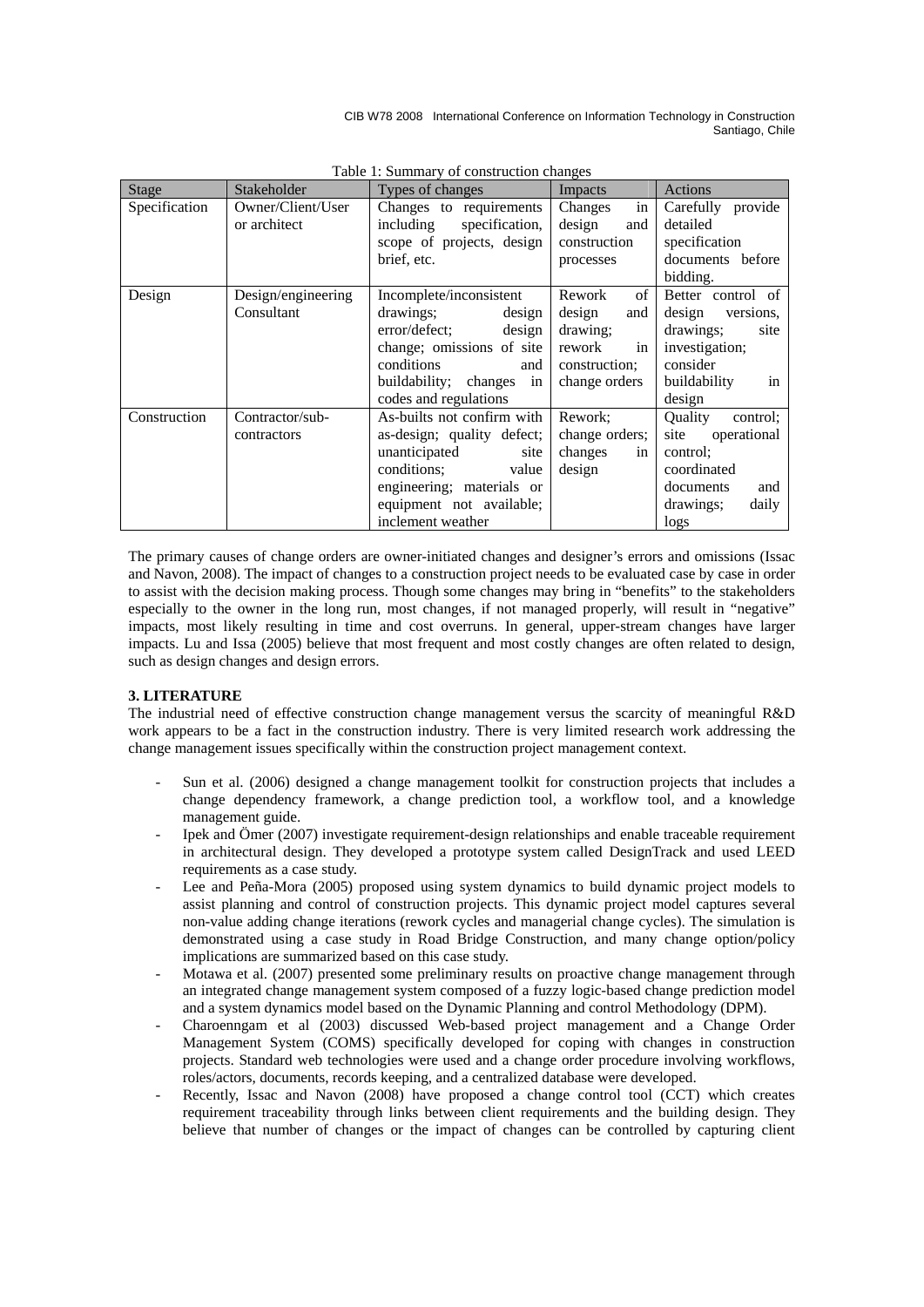requirements accurately at the beginning of the project and through the requirement traceability that is build up afterwards.

Apart from the project management domain, some other researchers have been trying to address change management issues in various other ways:

- 4D or 5D integration which integrates time and cost models in addition to 3D geometry models. In this way, changes can not only be controlled in the design and engineering stages in the whole construction process, but also be controlled in the built environment lift-cycle to some extent. Jongeling and Olofsson (2007) suggest that location based scheduling provides a promising alternative to activity-based planning approaches for planning of work-flow with 4D CAD. In this approach, work schedules are integrated with design models so that changes in design or during construction can be better coordinated. In the latest 5D technologies of Graphisoft, automation extends beyond design changes. ArchiCAD also automates and coordinates the creation of documents, schedules, bills of materials, and quantities estimates through its integrated "virtual building" model based on IFC's BIM models (available at: http://www.vicosoftware.com/).
- Data sharing and interoperation. Bakis et al. (2007) proposed an approach to model the complex interrelations of the different components of the various aspects of the design and the different versions of each component in order to maintain consistency in architectural design. When changes happen, the interrelation models help notification/propagation of version changes.
- Web-based integration and collaboration approaches. Lottaz et al. (1999) proposed using constraint satisfaction techniques to express possibly large families of acceptable solutions in order to facilitate and abbreviate the collaboration and negotiation processes, ultimately to improve the change management and the productivity during phases of design and construction.
- By combining Web services and intelligent agents, collaborative workflow technologies can be used to handle dynamic and complex business processes on the Web and can be applied to construction project management systems for effective and flexible change management. In a recent work, we conducted a comprehensive literature review of collaborative workflows in design and manufacturing integration (Hao and Shen, 2007a).

The concept of engineering change in manufacturing typically deals with any changes or inconsistencies between product design, engineering and manufacturing life-cycles. Engineering change management (ECM) is thus focused on the co-ordinance of product life-cycle model (PLM) and the enterprise management model in ERP, as shown in Figure 3. Since engineering change is not contractual, the impact of engineering changes stays generally within an organization and is well controlled via the vast adoption of integrated systems in manufacturing enterprises, such as CAD/CAE/CAPP, PLM, and ERP software tools. Construction changes, on the other hand, are harder to control because of the fragmented nature of the industry as well as a low investment and limited adoption of IT technologies.

## **4. REWORK, CHANGE ORDER AND CCD**

Most researchers distinguish three kinds of changes: rework, change order, and Construction Change Directive (CCD) (Huang et al., 2007; Levy, 2006). Figure 1 shows the relationship of change orders, reworks, and CCDs.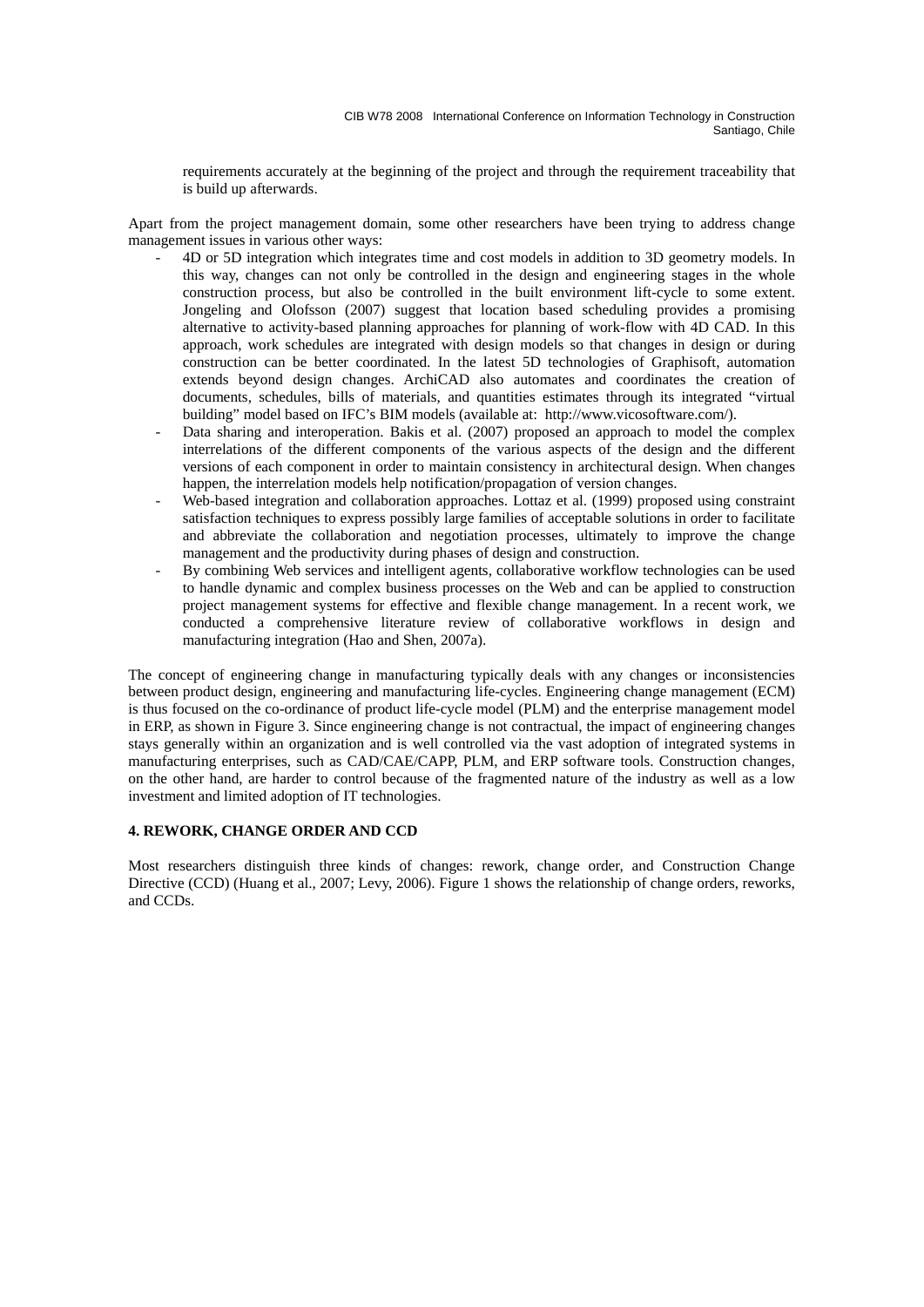

Figure 1: Change orders, reworks, and CCDs

Change order refers to changes that are generated by unanticipated causes, for example, scope changes from the owner, design / technological changes from the architect, and cost and/or time changes caused by supplier problems, design errors, material and operational failures, or by unsatisfactory site conditions. Change orders are common to most projects, and very common with large projects. This type of change has to be negotiated case by case and requires a common (documented) agreement among all the parties involved. The owner or its delegated architect or project manager has the authority to finalize change orders. Once a change orders is submitted and approved, it generally serves to alter the original contract such that the change order now becomes part of the contract. The contractual nature of construction changes is a very distinguished feature of the construction industry.

A CCD is issued by an owner or its designate requesting a change in the contract scope when there is no agreement on cost. CCDs are originated from disputable change orders and could become change orders again, once the dispute can be settled. The process of handling CCD is simpler than that of change orders in that it directly starts from the implementation stage once the CCD is issued (see Figure 2).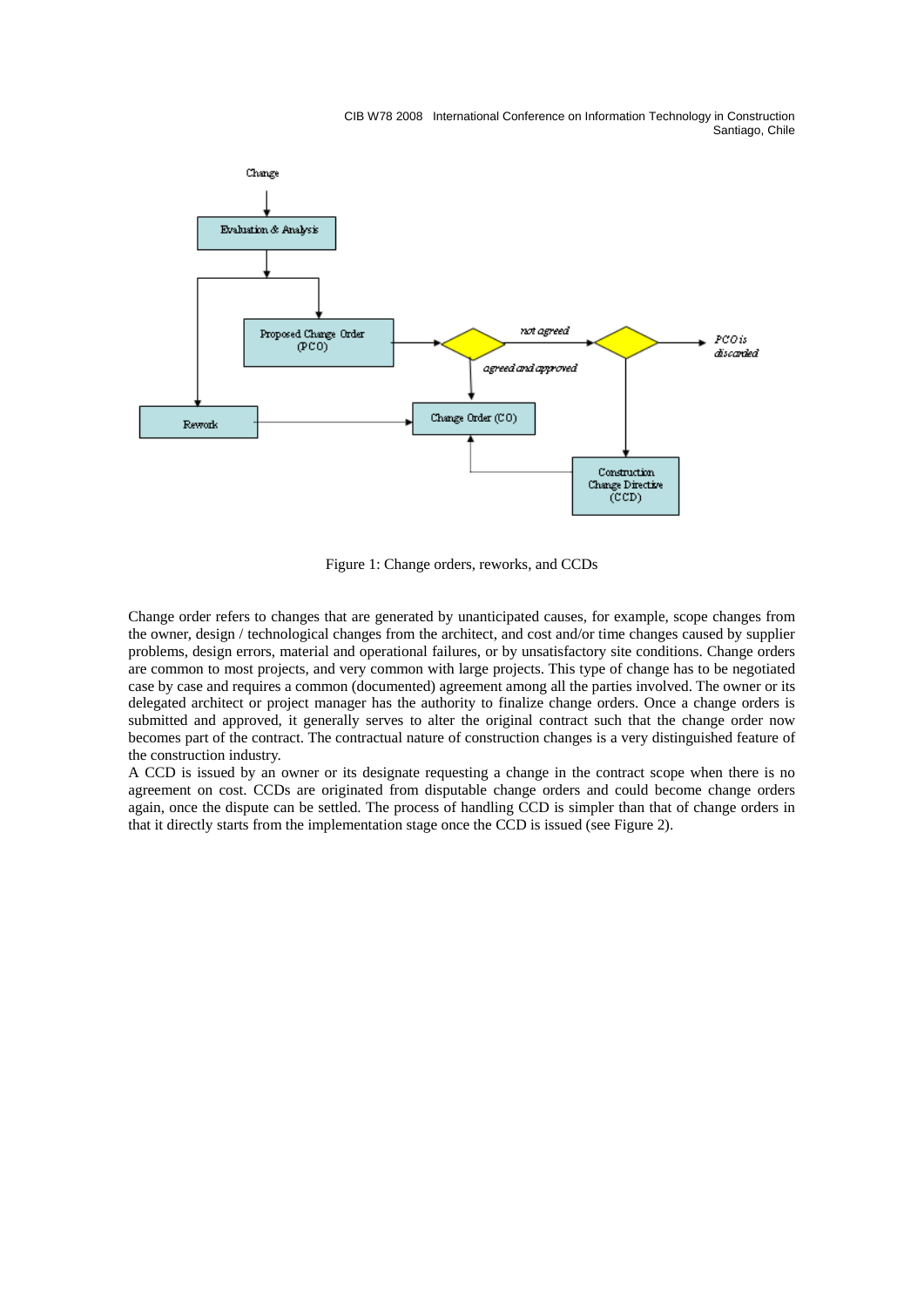

Figure 2: General change process model

Rework refers to re-doing a process or activity that was incorrectly implemented in the first place and is generally caused by quality defects, variance, negligence, and poor design and/or on-site management (Sun et al., 2004). Rework is usually pure waste and should be avoided as much as possible. The only requirement for handling rework is to perform all necessary correction activities to guarantee the conformance of the "asbuilt" to the "as designed", which is more or less obvious. However, the decision of rework is a difficult one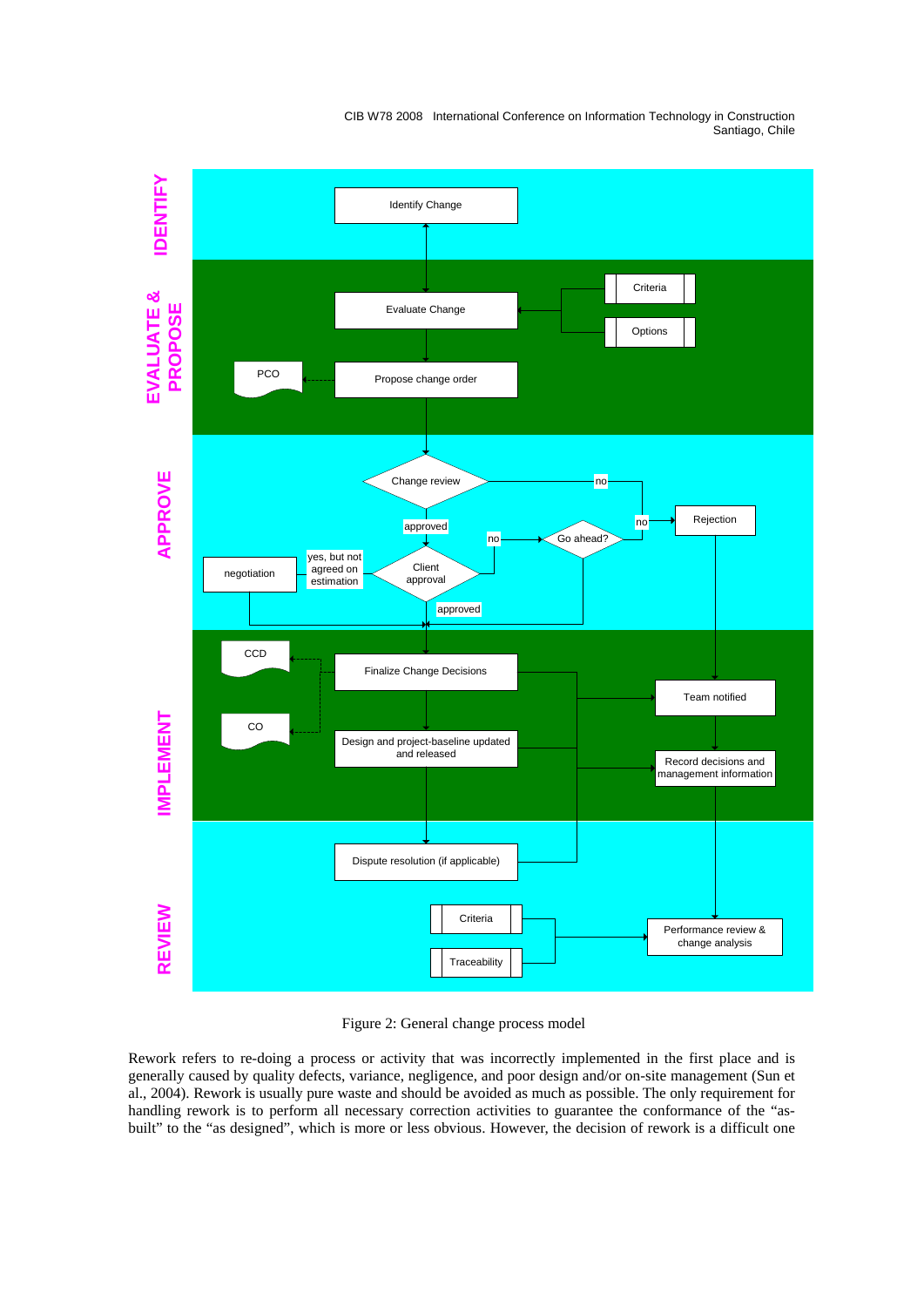since rework is normally accompanied by the demolition of what has already built. In most cases, reworks become change orders by minor adjustments in design, construction processes or use of alternative materials as long as the baseline requirements can be still satisfied by the new alternative.

A number of organization and associations produce standard contract forms. These include the American Institute of Architects (AIA), the Association of General Contractors (AGC), the Construction Management Association of America, and in Canada, the Canadian Construction Association (CCA) and Canadian Construction Documents Committee (CCDC). A construction project management authority can choose to use any combination of these standard documents directly or develop their own documents ether as modified standard documents or proprietary in-house contracts. As change orders are part of the contract, all these standards have articles or clauses to obligate the change management procedure.

## **5. A GENERAL CHANGE PROCESS MODEL**

Change management seeks to forecast possible changes; identify changes that have already occurred; plan preventive measures; and coordinate changes across the entire project [8]. Small reworks with minor impacts do not need to go through a formal change process. However, changes with noticeable impacts, either reworks or change orders, all require following a formal process in change management.

A generic change process model is considered to have five stages in a sequence: identify, evaluate & propose, approve, implement and review (Figure 2). The process model is conceptualized based on a synthesis of the change process models reviewed in the literature and the characteristics of computational environments.



Figure 3: Engineering change in manufacturing

**1. Identify changes.** This requires an effective change management system to build up the relationships of the requirements, symptoms, malfunctions, and various other aspects of changes. It is common for a typical change management system to exclude the identification stage and start with the change evaluation and proposal processes. This is because the initiating role of a change is hard to be taken automatically by the system, or at the least, a computational system is far less "smart" or "intelligent" than people thought. However, from academic or innovative viewpoint, reaching the "intelligence" of such pro-activeness in change management needs a lot of R&D efforts.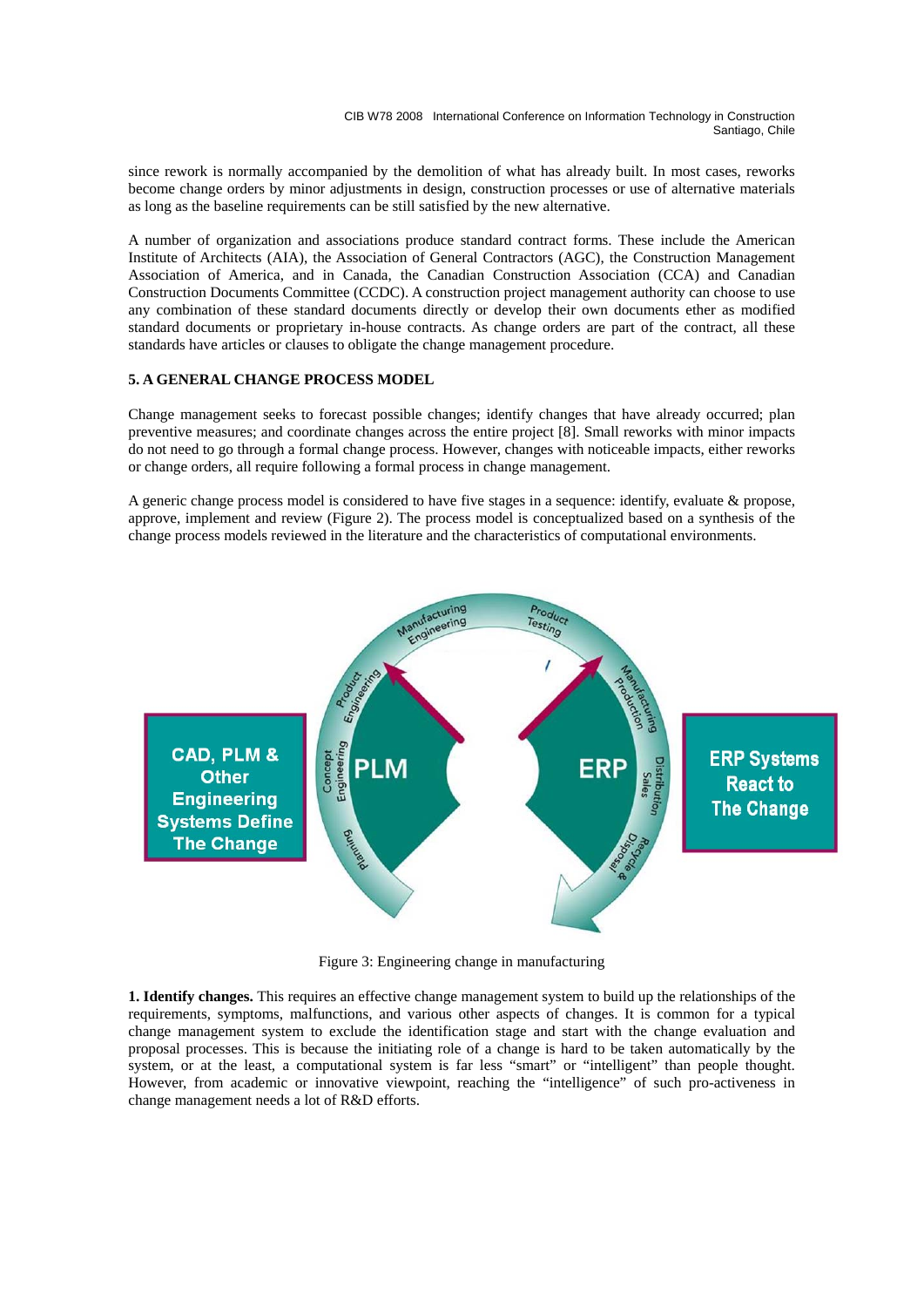**2. Evaluate and propose changes.** Based on criteria and options, the evaluation module calculates all possible impacts that an identified change can have on other processes and team members, in terms of time and cost. Analysis and (if possible) optimization of change options is required for decision-making – whether to go ahead with any of the change options or to undertake further investigations. This stage, again, requires heavy efforts in modeling intelligent behaviors involved in the decision-making processes. The outcome of the evaluation is a proposal change order (PCO) which summarizes the change itself and the impacts of the change – a new updated action plan, cost, schedule, etc.

**3. Approve changes.** Each identified change needs to go through a formal approval process. There are a set of predefined approval processes for different types of changes and construction contracts. Firstly, all the parties involved must agree on the proposed change of work described in the PCO. This is done through a change review process. Next, the approval of the client is required for the PCO to be finalized. This may involve decision making on acceptance, improvement, or rejection of changes. An accepted change modifies the contract while a rejected change may either become a permanently rejected change, or it might still be enforced in the form of a CCD.

**4. Implement changes.** The change management process model requires all the parties involved to keep records of all relevant information on change cases to build a case base for future use. Unlike previous stages, no major decision is expected during the change implementation stage. An operational system is needed to make sure that all aspects are updated, all parties are notified, and all activities are done properly and coordinated well. Everything recorded is linked with each other and to the change cases as well in order to facilitate the change analysis procedures afterwards.

**5. Analyse changes.** Change analysis and system performance is reviewed based on the data collected during the change implementation phase.

# **6. CHALLENGES TOWARDS INTEGRATED CHANGE MANAGEMENT**

Developing an effective construction change management process is a challenging task because it requires an integrated solution for coordinating everything involved for the purpose of the change management in question (see Figure 4). While one may find a couple of project management or construction enterprise management software on the market, change management in construction is a topic that one can hardly get through any resources. The existing change management module, that some software claimed to have, is mostly a feature for change information recording and document approval. Change estimation, impact analysis, post-change analysis, statistics, and more importantly, change traceability are not implemented in most of these solutions.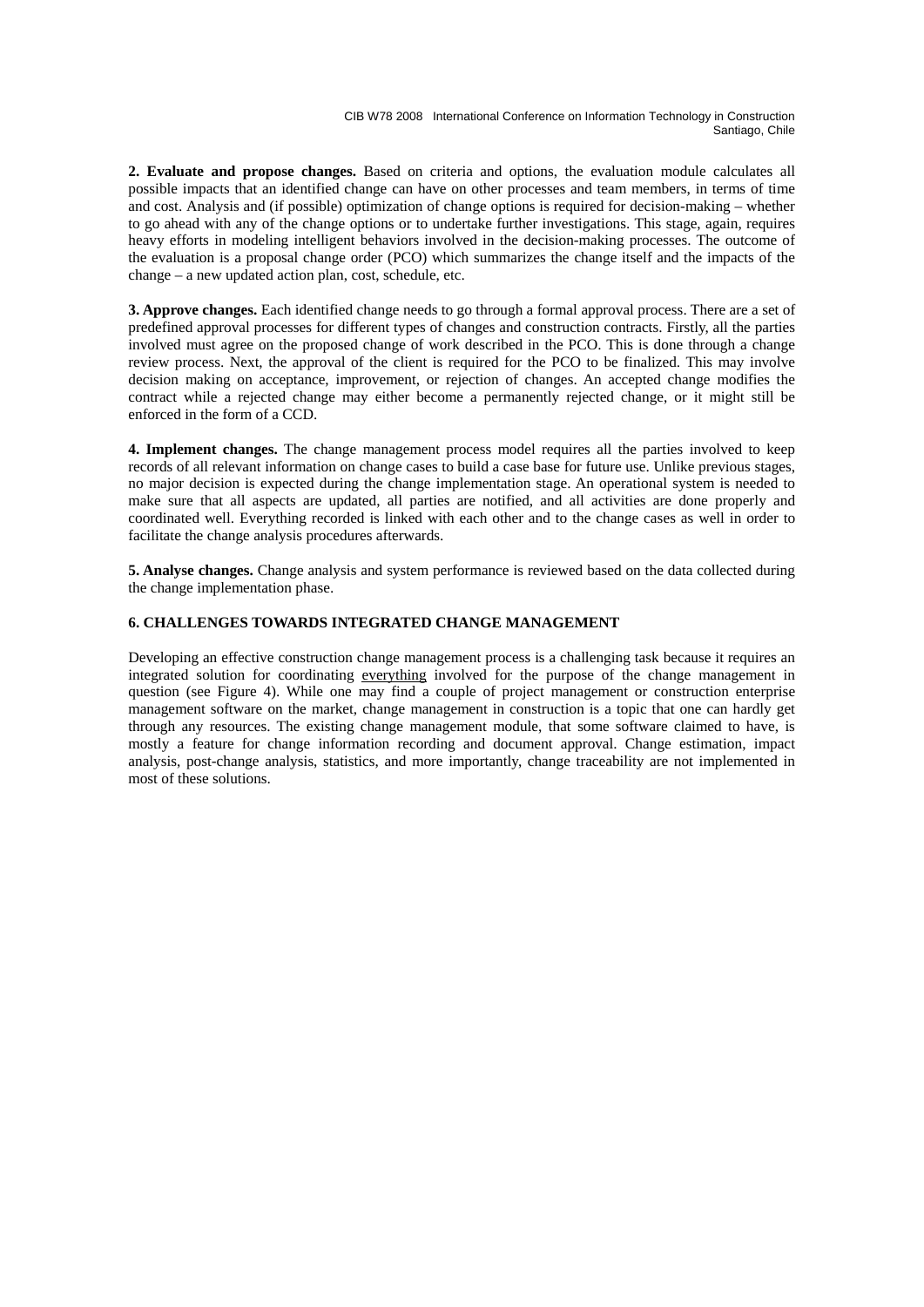

Figure 4: Requirements of an integrated change management system

An effective construction change management system will have the following requirements:

- Consolidating all aspects of change information, including causes, symptoms, sources, impacts, actions, and processes of changes and their linkages
- Evaluating all elements affected by a change, across all design and construction phases
- Automating workflow processes for change review, approval and implementation
- Coordinating changes into operational systems of different parties
- Coordinating changes into a shared project management system
- Coordinating people's activities (including notification, reminding, monitoring, etc.)
- Coordinating the distribution and management of documents and drawings in latest versions
- Day-to-day process and cost recording
- Dispute resolution procedure
- Change traceability and post-change analysis

Change management is a part of project management and enterprise management systems, but it can also stand alone as an independent system or as part of an integrated system with its focus on the construction change itself.

An integrated change management system requires technical supports from different technologies, including Collaborative Workflow, System Integration and Collaboration Technologies, nD Modeling, Web-Based Collaborative Project Management Tools, and Online Document Management Tools.

We have other projects focusing some of these technologies. Shen et al. [18] provides a comprehensive survey on system integration and collaboration technologies in the construction sector. Hao and Shen (2006b) has done a comprehensive literature review of adaptive workflow and distributed workflow technologies. We strongly share the vision that the integration agent, web services, and workflow technologies provides a promising solution for effective coordination of product design, engineering and manufacturing activities across or within enterprise boundaries. Sharing similar ideas, Boddy et al. (2007) proposed an outline architecture for the process driven integration in construction based on the use of agent technologies, Web services / composition, Semantic Web, and higher level protocols in web services stack. Another report by our group (Neelamkavil et al., 2008) is focused on the need for intelligent system in construction process automation. Based on the FIATECH's Capital Projects Technology Roadmap Vision (http://www.fiatech.org/projects/ roadmap/cptri.htm), this report covers related technologies such as 3D/4D modeling in automated design and engineering; intelligent material management and control for automated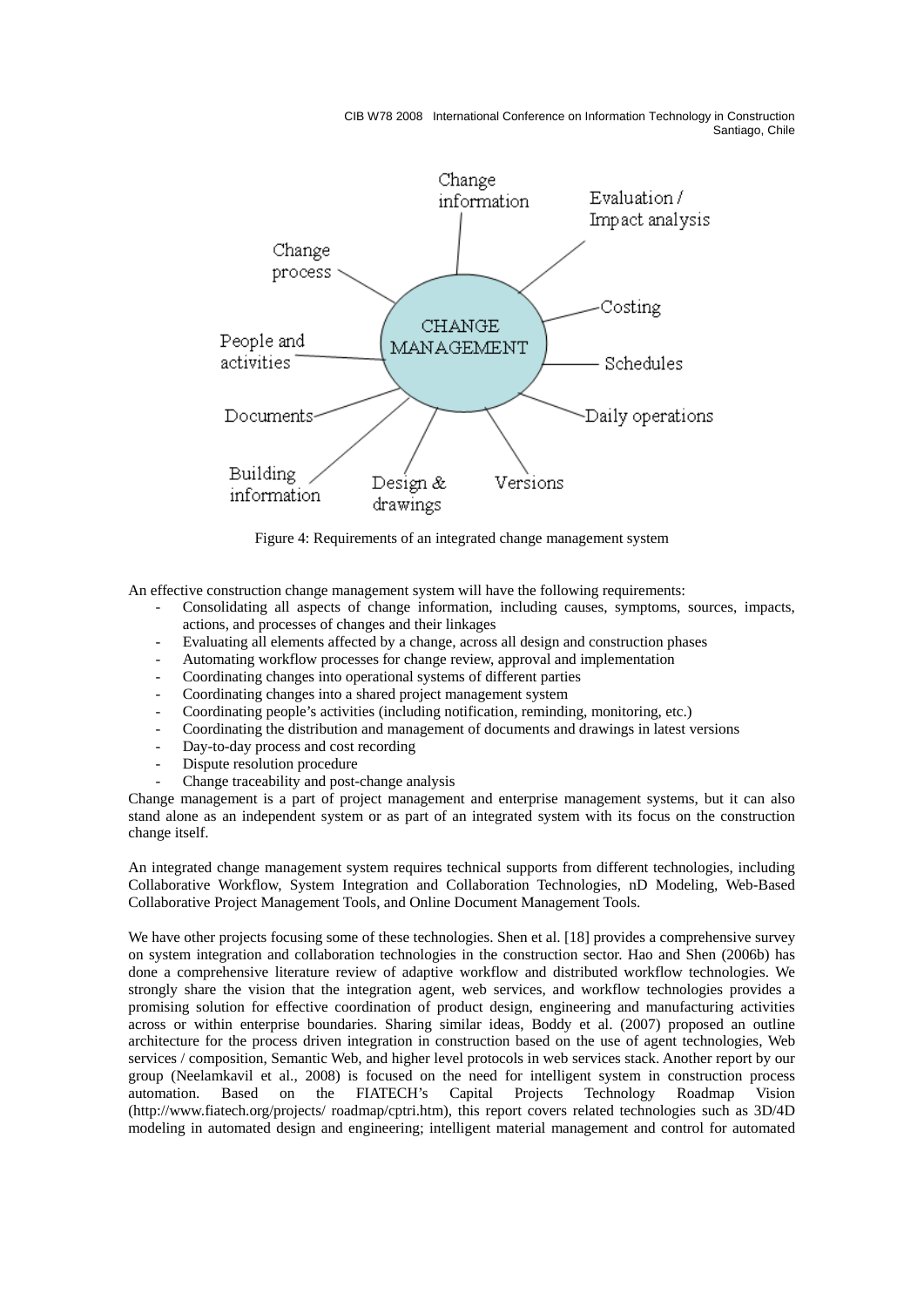construction supply chains; robotics, mobile devices and RFID, etc. for construction process automation, and project management and enterprise management systems.

### **7. CONCLUSION**

Changes are inevitable in construction projects. And, during a construction project, many decisions have to be made, often based on incomplete information, assumptions and personal experience of the construction professionals. Change is a common denominator in all construction projects, though the size, scope, and complexity of projects may vary significantly from case to case. Change management is a critical problem faced by the construction industry. The effort of managing change orders has imposed a huge burden on project management. Changes are identified as the major cause of project delay, cost overruns, defects, or even project failure. More seriously, playing games on changes cause serious ethical problems and disputes in the industry.

Changes in construction projects are very common and likely to occur from different sources, by various causes, at any stage of a project, and may have considerable negative impacts. This paper addresses the types the changes, as well as their stakeholders, causes, impacts and correction actions in the context of typical stages/phases in a construction project. Effectively managing change orders in construction processes is not trivial because change orders are a part of contract and they need to be strictly traced in terms of contracts, documents, approval process, payment claim, etc.

Based on a synthesis of several change process models reviewed in the literature and the characteristics of computational environments, a generic change process model is proposed having five stages in a sequence: identify, evaluate & propose, approve, implement and review. Building an effective construction change management system is very challenging, and one can hardly find a mature software tool on the market, that deals with this issue. Existing change management module, that some software claimed to have, is mostly a feature for change information recording and document approval. Change estimation, impact analysis, postchange analysis, statistics, and more importantly, change traceability are lacking in these solutions. An integrated change management system requires technical supports from different technologies, including collaborative workflow, system integration and collaboration technologies, nD modeling, web-based collaborative project management tools, and online document management tools. We have not arrived at a full solution for construction change management yet. More work will have to be undertaken to develop innovative and practical solutions that are adoptable by the industry.

### **REFERENCES**

Bakis, N., Aouad, G., Kagioglou, M. (2007). "Towards distributed product data sharing environments – progress so far and future challenges". Auto. in Const., 16(6)586-595.

Boddy, S., Rezgui, Y., Cooper, G., Wetherill, M. (2007). "Computer integrated construction: A review and proposals for future direction". Advances in Engineering Software 38 677–687.

Charoenngam, C., Coquinco, S.T., Hadikusumo, B.H.W. (2003). "Web-based application for managing change orders in construction projects". Construction Innovation, 3:197-215.

Hao, Q., Shen, W. (2007a). "Collaborative Workflow Technology for Design and Manufacturing Coordination". Proc. ASME MSEC 2007, Atlanta, GA.

Hao, Q., Shen, W. (2007b). A survey on advanced workflow technologies: Adaptive and distributed workflows. NRC-IMTI Technical Report, February 01, 2007.

Huang, T., Kong, C.W., Guo, H.L., Baldwin, A., Li, H. (2007). "A virtual prototyping system for simulating construction processes". Automation in Construction, 16(5)576-85.

Ipek, O., Ömer, A. (2007). "Tool support for computer-aided requirement traceability in architectural design: the case of DesignTrack". Automation in Const., 16(5)674-684.

Isaac, S., Navon, R. (2008). "Feasibility study of an automated tool for identifying the implications of changes in construction projects". Journal of Construction Engineering and Management, 134(2)139-145.

Jongeling, R., Olofsson, T. (2007). "A method for planning of work-flow by combined use of location-based scheduling and 4DCAD". Automation in Const., 16(2)189-198.

Lee, S.H., Peña-Mora, F. (2005). "System dynamics approach for error and change management in concurrent design and construction". Proc. of the 2005 Winter Simulation Conf., Orlando, FL, pp.1508-1514.